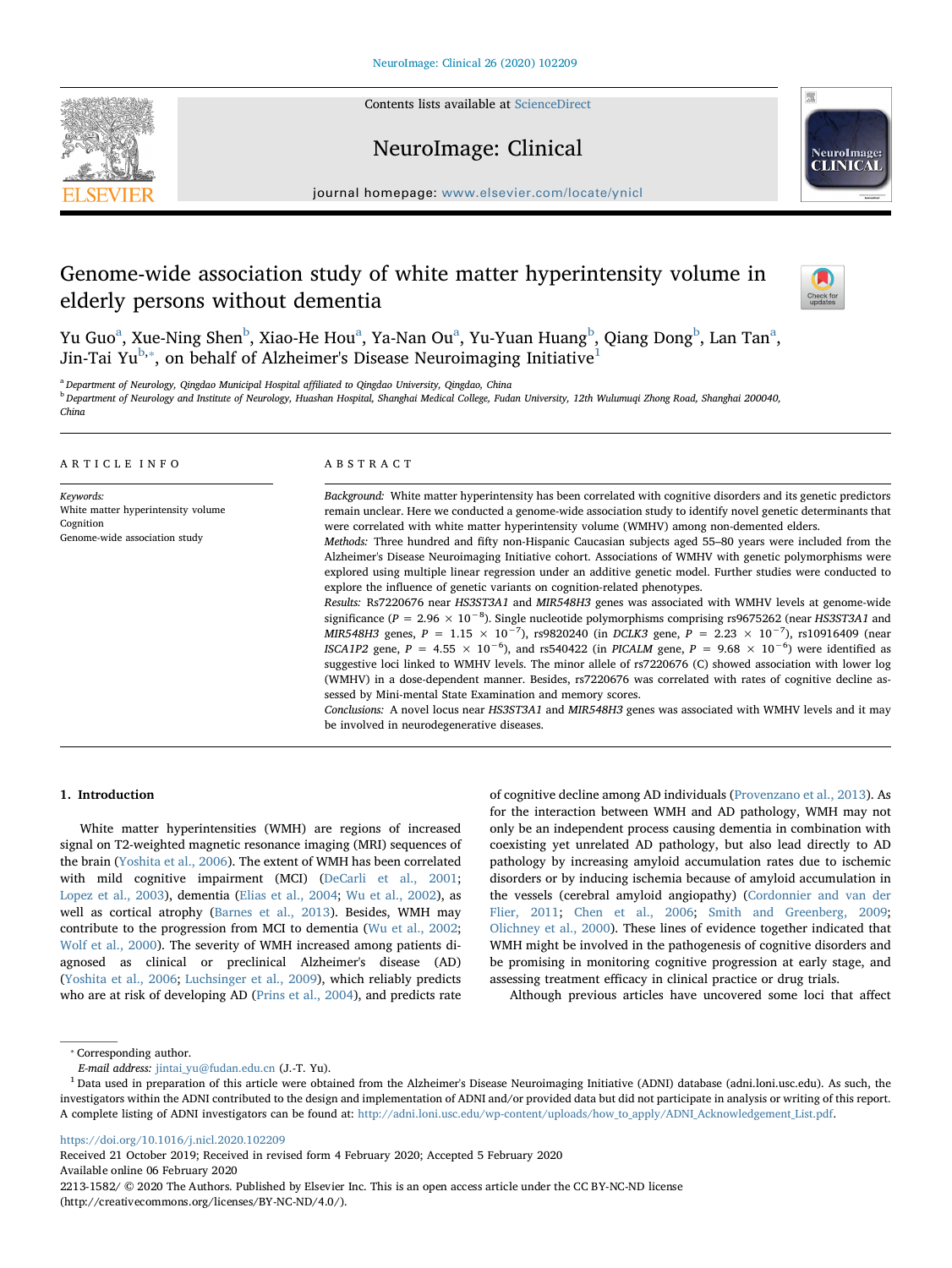WMH volume (WMHV), the associations of these genetic modulators with disease risk remain poorly understood. A recent meta-analysis revealed that PLEKHG1 was linked to WMHV and ischemic stroke, motivating further identification of WMHV-associated loci ([Traylor et al., 2019\)](#page-6-7). The application of quantitative phenotypes in genome-wide association studies (GWAS) shed light on associations between genes and their correlated pathways [\(Ramanan et al., 2012](#page-6-8)). Moreover, MRI measurements have great strengths in monitoring changes in brain structure and function, such as adequate sensitivity, non-invasiveness, ease of access, and good tolerance ([Duncan et al.,](#page-5-7) [2013\)](#page-5-7). And WMHV can be reliably measured in vivo. Herein, we performed a GWAS using WMHV as an endophenotype to explore genetic predictors associated with WMHV in non-demented elders. These genetic factors may be involved in cognition-related pathophysiological processes.

# 2. Methods

# 2.1. Alzheimer's Disease Neuroimaging Initiative (ADNI)

ADNI, a large, multicenter, longitudinal neuroimaging study, was initiated in 2003 by the National Institute on Aging, the National Institute of Biomedical Imaging and Bioengineering, the Food and Drug Administration, private pharmaceutical companies, and non-profit organizations [\(Mueller et al., 2005\)](#page-6-9). ADNI was established to explore the effectiveness of integrating neuroimaging, genetic/biological markers, as well as clinical and neuropsychological assessments in measuring the early diagnosis and progression of AD. Regional ethical committees of all institutions approved the ADNI study. Written informed consent was obtained from all participants or authorized representatives.

# 2.2. Participants

Data used in preparation for this study were derived from the ADNI database [\(http://adni.loni.usc.edu/\)](http://adni.loni.usc.edu/). Baseline and longitudinal clinical and neuropsychological test results, neuroimaging scan information, and data about clinical diagnosis from all participants were available. Detailed procedures for sample screening were presented in Appendix 1. The full cohort with both GWAS and WMHV data comprised 425 subjects aged 55–80 years. To reduce the likelihood of population stratification effects in the GWAS, all samples were restricted to non-Hispanic Caucasians ( $n = 385$ ). To avoid the influence of dementia on results, only non-demented individuals at baseline ( $n = 355$ ) were included in this study. To test cryptically related subjects and/or sample mix-ups, genomic identify-by-descent and multidimensional scaling (MDS) components were performed using PLINK [\(Chang et al., 2015](#page-5-8)). This step excluded 3 subjects who showed cryptically associated and clustering separately from the other participants (Appendix 2), leaving 352 valid samples. Finally, all samples presented close clustering with individuals of European descent using the HapMap cohort.

# 2.3. WMHV and QC

WMH regions were segmented via a multimodal segmentation method, white matter lesion segmentation (WMLS), using T1-weighted and fluid-attenuated inversion recovery (FLAIR) images ([Zacharaki et al., 2008\)](#page-6-10). FLAIR MRI was corrected for inhomogeneity and warped to T1 images to provide the segmentation. WMHs are seeded at points that are >3.5 standard deviations (SD) from the mean signal in white matter, and final segmentation is based on a Bayesian approach, combining spatial priors and tissue class constraints. The WMH segmentation also comprised segmentations of white matter, gray matter, and cerebrospinal fluid (CSF); the sum of the tissue volumes was applied as a surrogate of intracranial volume (ICV). For analysis, WMHV values were log transformed to achieve a normal distribution because the values were skewed (Shapiro-Wilk test  $P < 0.05$ ). Log

(WMHV) was then used as a quantitative outcome phenotype for the GWAS. QC was conducted to mitigate the influence of extreme values on statistical results. Mean and SD of baseline WMHV measures were calculated by observers blinded to clinical data, and the figures greater or smaller than 5.5-fold SD from the mean value were considered as extreme outliers and were excluded from this analysis. After removal of 2 outliers, there were 350 valid samples left.

# 2.4. Vascular information, neuroimaging, and cognition

The baseline vascular information, including history of heart disease and hypertension, were accessed by screening the medical information database. Body mass index (BMI) was utilized to determine obese conditions following the world health organization criteria: overweight/obese  $\geq$  25 kg/m<sup>2</sup>, normal weight < 25 kg/m<sup>2</sup>.

Structural brain MRI was acquired using a Siemens Trio 3.0T scanner or Vision 1.5T scanner. Regional volume estimates were processed using Free-surfer software package version 4.3 and 5.1 image processing framework for the 1.5T and 3.0T MRI images, respectively. Regions of interests (ROIs) included the hippocampus and entorhinal cortex.

Cognition status was assessed by Mini-mental State Examination (MMSE) and memory (MEM) scores. The MEM was a weighted score based on memory items in Rey Auditory Verbal Learning Test (RAVLT), the Alzheimer's Disease Assessment Scale-Cognitive section (ADAScog), the MMSE and Logical Memory.

# 2.5. Genotyping and QC

All samples were genotyped using the Illumina Human Hap610- Quad BeadChips featuring 2379,855 single nucleotide polymorphisms (SNPs). Prior to association analysis, all samples and genotypes underwent stringent QC with the following criteria: call rates for  $SNPs > 98\%$ , call rates for individuals  $> 95\%$ , minor allele frequencies (MAF)  $> 0.20$  and Hardy-Weinberg equilibrium test  $P > 0.001$ . We set the MAF value > 0.20 for SNPs to improve statistical power and reduce potentially false-positive results in the context of modest sample size. Finally, the filters based on QC produced a total of 695,203 imputed and genotyped SNPs for analyses. The overall genotyping rate for the remaining dataset was 99.7%.

#### 2.6. Statistical analyses

Mann-Whitney U test was used to determine the difference in baseline WMHV measures of different diagnostic groups. We performed a GWAS of WMHV with genetic polymorphisms, using multiple linear regression under an additive genetic model in PLINK v1.9 software. Principle component analysis was performed in PLINK and the first three MDS components were applied as covariates in the GWAS. Age at baseline, gender, dosage of APOE ε4 allele, baseline diagnosis and ICV were also used as covariates. To account for multiple comparisons, we set the thresholds for genome-wide significant and suggestive associations at  $P < 5 \times 10^{-8}$  and  $P < 1 \times 10^{-5}$ , respectively [\(Risch and](#page-6-11) [Merikangas, 1996\)](#page-6-11). Genome-wide associations were visualized using R package "qqman" and regional association plots were generated with the LocusZoom web tool (<http://locuszoom.org/>).

The difference in log (WMHV) of different genotype groups was determined using a multiple linear regression model in R software, after adjusting for age, gender and baseline diagnosis. To further explore the associations of genotypes with log (WMHV) under different vascular status, we conducted subgroup analyses by history of heart disease, history of hypertension, and obesity. As for subgroup analyses, age, gender and baseline diagnosis were also included as covariates in the multiple linear regression model. Considering the relatively low followup rate, we limited the maximum follow-up time to 6 years. We also calculated the relative MMSE change in percentage (yearly MMSE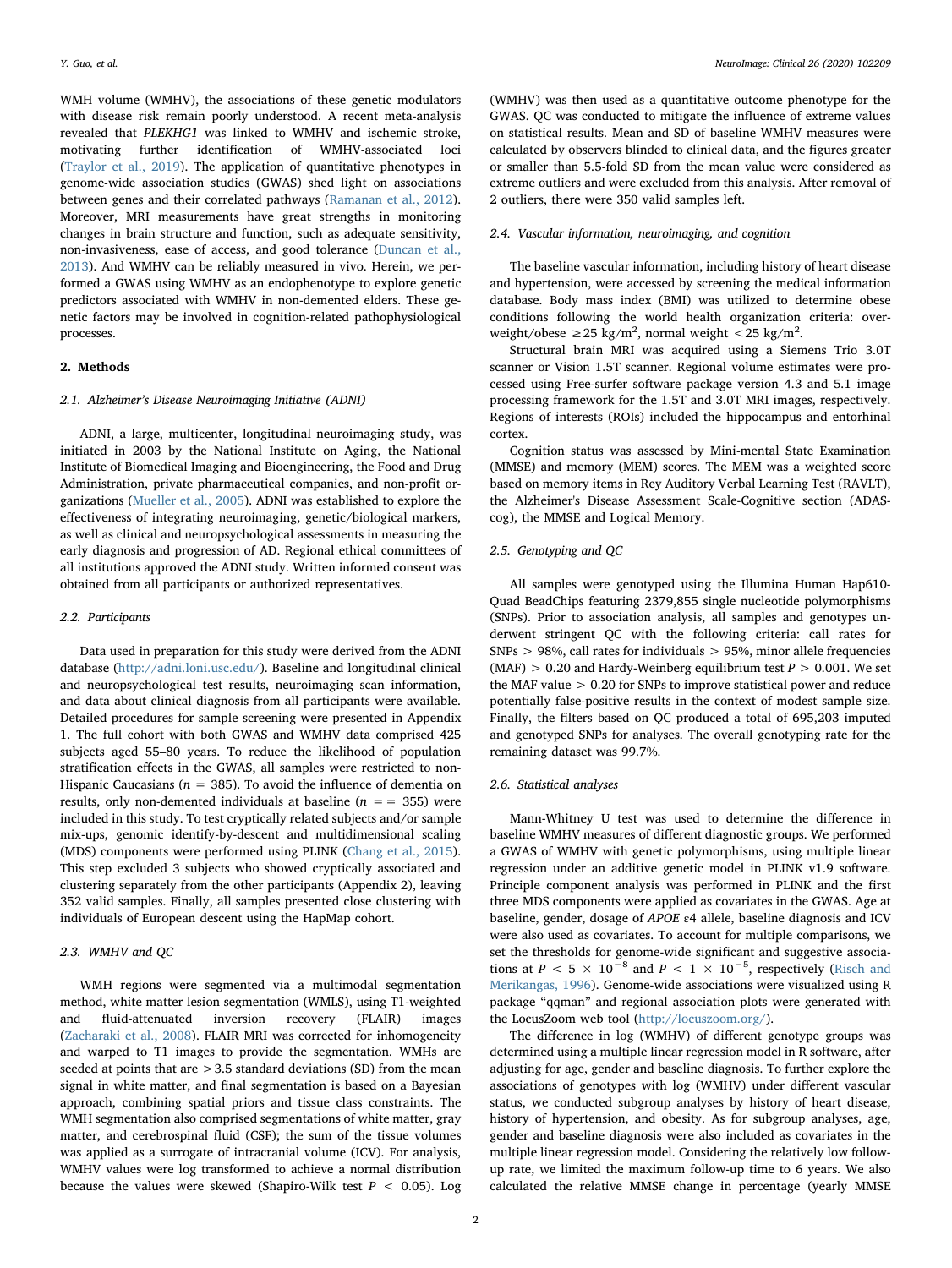change/MMSE at baseline) and figures were calculated from the 1-, 2-, 3-, 4-, 5- and 6-year visits. Linear regression models were used to examine the associations of relative MMSE change in percentage with the top SNPs. Furthermore, the associations of top SNPs with MEM scores and brain structures of interest from baseline and longitudinal perspectives were also tested in R software using the multiple linear regression and linear mixed models, respectively. Age, gender, dosage of APOE ε4 allele, baseline diagnosis and ICV were applied as covariates.

# 2.7. Bioinformatics analyses

SNP annotations were conducted via the NCBI Database of SNPs (<http://www.ncbi.nlm.nih.gov/SNP/>). Expression quantitative trait loci (eQTL) analyses were performed using multiple publicly available datasets in human brain tissues [\(http://caprica.genetics.kcl.ac.uk/](http://caprica.genetics.kcl.ac.uk/BRAINEAC) [BRAINEAC](http://caprica.genetics.kcl.ac.uk/BRAINEAC); Allen Institute Human Brain Atlas; [http://human.brain](http://human.brain-map.org/)[map.org/\)](http://human.brain-map.org/) and the whole blood ([http://www.genenetwork.nl/](http://www.genenetwork.nl/bloodeqtlbrowser/) [bloodeqtlbrowser/](http://www.genenetwork.nl/bloodeqtlbrowser/)).

# 3. Results

# 3.1. Characteristics of included subjects

Demographic characteristics of the study population are listed in [Table 1](#page-2-0) and Appendix 3. Briefly, 240 MCI (105 women, 69.6  $\pm$  5.9 years) and 110 HC (62 women, 72.2  $\pm$  4.1 years) subjects were enrolled from the ADNI cohort. Linear correlations between age at baseline and log (WMHV) were found in both HC ( $P = 0.0374$ ) and MCI  $(P < 0.0001)$  groups (Appendix 4). However, there was no significant difference in WMHV between males and females (MCI  $P = 0.105$ , HC  $P = 0.974$ , Total  $P = 0.153$ ) among the diagnostic groups (Appendix 5). MCI group (45.4%) had a higher frequency of ε4 allele within APOE gene than HC group (29.1%) ( $P = 0.004$ ). MCI group also had higher baseline WMHV compared to HC group ( $P < 0.001$ ) (Appendix 6).

#### 3.2. SNPs associated with WMHV

A total of 350 subjects were identified for GWAS. After adjustment for age, gender, dosage of APOE ε4 allele, baseline diagnosis, ICV and the first three MDS components, a genome-wide significant association of rs7220676 (near HS3ST3A1 and MIR548H3 genes,  $P = 2.96 \times 10^{-8}$ ) with WMHV was detected [\(Fig. 1A](#page-3-0)). In a multiple linear regression model adjusted for age, gender and baseline diagnosis, the minor allele of rs7220676 (C) (CC: 0.2440 ± 0.5629, CT: 0.4555  $\pm$  0.4878, TT: 0.6187  $\pm$  0.4806; P = 1.34  $\times$  10<sup>-8</sup>) was

# <span id="page-2-0"></span>Table 1.

| Demographic information. |  |
|--------------------------|--|
|--------------------------|--|

| Baseline diagnosis                       | <b>MCI</b> | HC.        | Total      |
|------------------------------------------|------------|------------|------------|
| Sample size, $n$ (%)                     | 240 (68.6) | 110 (31.4) | 350        |
| Age at baseline, mean (SD)               | 69.6 (5.9) | 72.2(4.1)  | 70.4 (5.5) |
| Females, $n$ $(\%)$                      | 105 (43.8) | 62(56.4)   | 167 (47.7) |
| Education years, mean (SD)               | 16.3(2.6)  | 16.4(2.5)  | 16.3(2.6)  |
| APOE $\varepsilon$ 4 carrier, n $(\%)^a$ | 109 (45.4) | 32(29.1)   | 141 (40.3) |
| Hypertension, $n$ (%)                    | 97 (40.4)  | 47 (42.7)  | 144 (41.1) |
| Heart disease, $n$ (%)                   | 26 (10.8)  | 14 (12.7)  | 40(11.4)   |
| Obesity, $n$ $(\%)$                      | 165 (68.8) | 76 (69.1)  | 241 (68.9) |
| MMSE score at baseline, mean (SD)        | 28.2(1.6)  | 29.0(1.3)  | 28.5(1.5)  |
| MEM score at baseline, mean (SD)         | 0.40(0.66) | 1.09(0.50) | 0.62(0.69) |
| WMHV at baseline, mean (SD) <sup>b</sup> | 5.5(6.6)   | 5.3(7.3)   | 5.5(6.8)   |

Abbreviations: APOE, apolipoprotein E; HC, healthy controls; MCI, mild cognitive impairment; MEM, memory; MMSE, Mini-mental State Examination; SD, standard deviation; WMHV, white matter hyperintensity volume.

<span id="page-2-2"></span><span id="page-2-1"></span>MCI group had a higher frequency of APOE  $\varepsilon$ 4 than HC group (P = 0.004). <sup>b</sup> The MCI group had higher baseline WMHV compared to HC group  $(P < 0.001)$ .

associated with lower log-WMHV measures in a dose-dependent manner among the whole samples ([Fig. 2\)](#page-3-1). Further analysis also found this linear association of genotypes and log (WMHV) levels in both MCI (CC: 0.3071  $\pm$  0.5543, CT: 0.4638  $\pm$  0.4958, TT: 0.5836  $\pm$  0.4905;  $P = 2.48 \times 10^{-4}$  and HC (CC: 0.1060 ± 0.5569, CT: 0.4385 ± 0.4704, TT: 0.7018 ± 0.4456;  $P = 4.35 \times 10^{-6}$ ) groups (Appendix 6). Regarding subgroup analyses by vascular factors, the minor allele of rs7220676 (C) was associated with lower log-WMHV measures in a dose-dependent manner both among the population without ( $P = 1.03 \times 10^{-5}$ ) and with hypertension ( $P = 1.80 \times 10^{-4}$ ). Furthermore, the minor allele of rs7220676 (C) was correlated with lower log-WMHV measures in a dose-dependent manner among the population without heart disease ( $P = 9.46 \times 10^{-10}$ ) or with obesity  $(P = 8.33 \times 10^{-8})$ . Nonetheless, the association was not significant among those with heart disease ( $P = 0.698$ ) or normal BMI ( $P = 0.058$ ) (Appendix 7).

SNPs mapped closely to the top SNP (rs7220676) region were also analyzed [\(Fig. 1](#page-3-0)B). These nearby SNPs showed associations with WMHV levels at  $P \leq 0.01$ . After controlling for genotypes of rs7220676, the association signals for these nearby SNPs were dramatically attenuated [\(Fig. 1C](#page-3-0)). The Quantile-Quantile plot didn't show evidence of spurious inflation in test statistics (the genomic inflation factor= 1) due to population stratification or other confounders (Appendix 8).

Four SNPs met criteria for suggestive levels of genome-wide significance  $(P < 1 \times 10^{-5})$  ([Table 2](#page-4-0)), including rs9675262 (near HS3ST3A1 and MIR548H3 gene,  $P = 1.15 \times 10^{-7}$ ), rs9820240 (in DCLK3 gene,  $P = 2.23 \times 10^{-7}$ ), rs10916409 (near ISCA1P2 gene,  $P = 4.55 \times 10^{-6}$ ), and rs540422 (in *PICALM* gene,  $P = 9.68 \times 10^{-6}$ ). The minor allele of rs9675262 (T) ( $P = 3.77 \times 10^{-8}$ ), the minor allele of rs9820240 (A) ( $P = 9.73 \times 10^{-7}$ ), and the minor allele of rs10916409 (C) ( $P = 1.56 \times 10^{-5}$ ) were associated with lower log-WMHV measures in a dose-dependent manner among the whole samples, whereas the minor allele of rs540422 (T) ( $P = 3.01 \times 10^{-5}$ ) was associated with higher log-WMHV measures in a dose-dependent manner (Appendix 9).

# 3.3. Impact of the top SNPs on cognitive scores and brain structures

Some cognitive scores (MMSE and MEM scores) and specific brain structures (hippocampal volume and entorhinal volume) were chosen as cognition-related measures. Associations of rs7220676 with the above indexes from both cross-sectional and longitudinal perspectives were determined after adjusting for age, gender, APOE ε4 dosage, baseline diagnosis and ICV. In total samples, rs7220676 decreased the percentage of decline in MMSE score during 1 year of follow-up (CC: −0.0164 ± 0.0639; CT: −0.0188 ± 0.0697; TT:  $2.0170 \times 10^{-5} \pm 0.0664$ ;  $P = 0.0479$ ) [\(Fig. 3](#page-4-1)A). MMSE scores decreased faster in subjects with TT genotypes than in those with CC genotypes ( $P = 0.0496$ ). However, rs7220676 was not associated with MMSE% change during 2-, 3-, 4-, 5- or 6-year of follow-up. Also, rs7220676 was not correlated with MMSE scores at baseline. Besides, no significant influences of rs9675262 genotypes were revealed on MEM scores and brain structures of interest using both baseline and longitudinal measurements. In subgroup analysis, the minor allele of rs7220676 (C) was associated with slower cognitive decline assessed by MEM score in HC population ( $P = 0.0435$ ) [\(Fig. 3](#page-4-1)B), whereas no other significant associations of rs9675262 genotypes were revealed with other phenotypes of interest in HC and MCI groups.

#### 3.4. Bioinformatics analyses

As for eQTL analyses, the minor allele of rs9820240 (A)  $(P = 0.0055)$  and the minor allele of rs540422 (T)  $(P = 0.04)$  were downregulated in putamen and frontal cortex, respectively. Besides, rs540422 has a cis-eQTL effect on PICALM (Z= −4.57,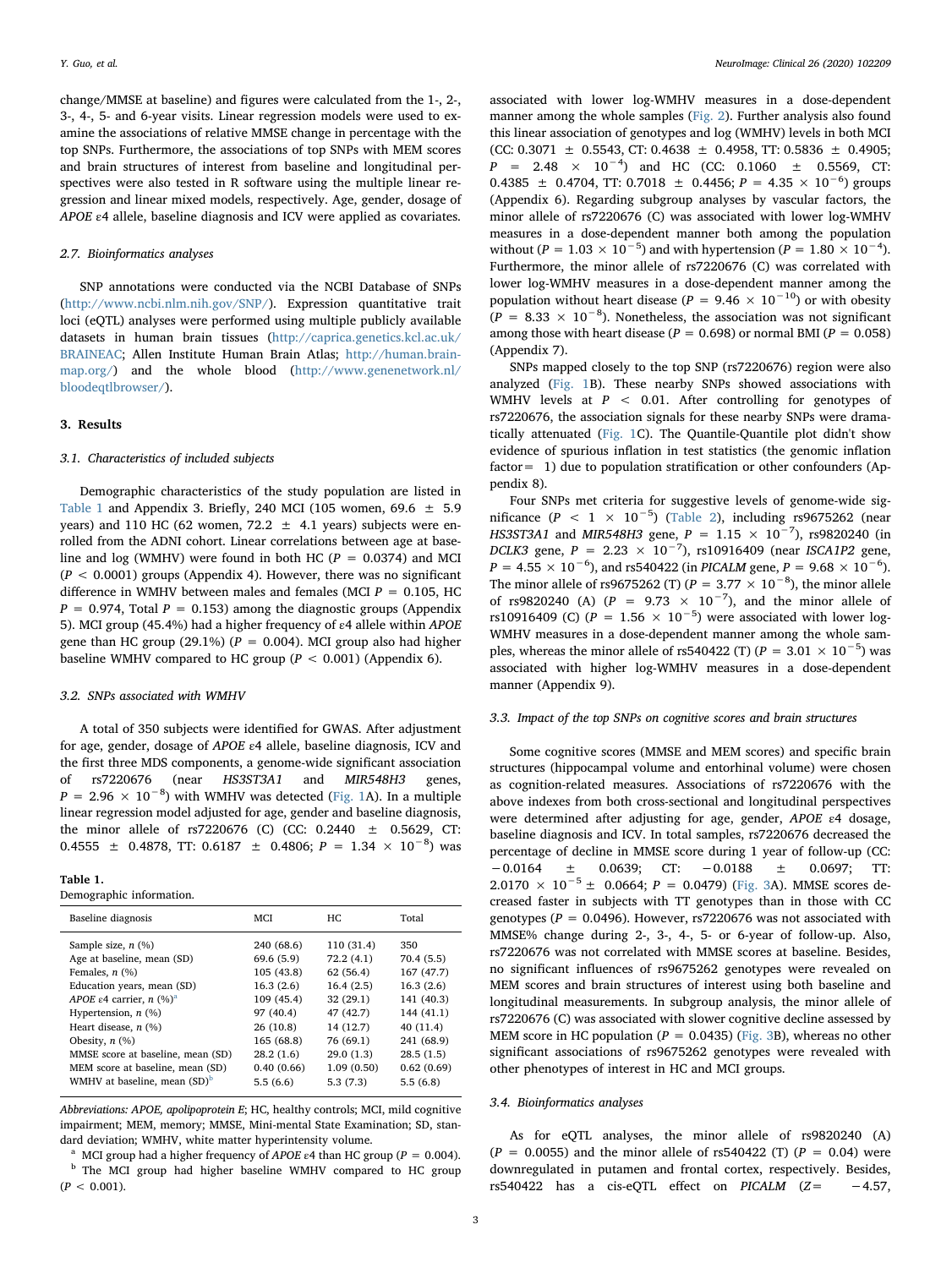<span id="page-3-0"></span>

Fig. 1. Manhattan and regional plots for associations with white matter hyperintensity volumes. (A) Genome-wide signal intensity (Manhattan) plots showing the −log10 (p value) for individual single nucleotide polymorphisms. (B) Regional association results for the 12.9 Mb to 13.8 Mb region of chromosome 17. (C) Association results for the 12.9 Mb to 13.8 Mb region of chromosome 17 controlling for rs7220676.

<span id="page-3-1"></span>

Fig. 2.. Log (white matter hyperintensity volumes) of different genotypes. The minor allele of rs7220676 (C) showed association with log (white matter hyperintensity volumes) in a dose-dependent manner ( $P = 1.34 \times 10^{-8}$ ). The P value was calculated using a multiple linear regression model after adjusting for age, gender and baseline diagnosis.

 $P = 4.83 \times 10^{-6}$ ) in whole blood (Appendix 10) [\(Westra et al., 2013](#page-6-12)).

### 4. Discussion

This study conducted a GWAS of WMHV in non-demented elders. We identified genome-wide significant associations of a novel SNP (rs7220676) near HS3ST3A1 and MIR548H3 genes and 4 additional suggestive association loci (in DCLK3, PICALM gene, near ISCA1P2, HS3ST3A1 and MIR548H3 genes) with baseline WMHV levels. The minor alleles of rs7220676 (C), rs9675262 (T), rs9820240 (A) and rs10916409 (C) showed association with lower log- WMHV in a dosedependent manner, whereas the minor allele of rs540422 (T) was associated with higher log-WMHV measures in a dose-dependent manner. Besides, rs7220676 was correlated with rates of cognitive decline assessed by MMSE and MEM scores.

Both rs7220676 and rs9675262 are located on chromosome 17 near HS3ST3A1 and MIR548H3 genes. HS3ST3A1 gene encodes the enzyme 3-Osulfotransferase, which catalyzes the biosynthesis of a specific subtype of heparan sulfate (HS), 3-O-sulfated heparan sulfate. HS3ST3A1 gene has been reported to be involved in human immunodeficiency virus (HIV) infection [\(Joubert et al., 2010](#page-5-9)), Plasmodium falciparum parasitaemia [\(Atkinson et al., 2012;](#page-5-10) [Nguyen et al.,](#page-6-13) [2018\)](#page-6-13), lung cancer ([Nakano et al., 2012\)](#page-6-14), and respiratory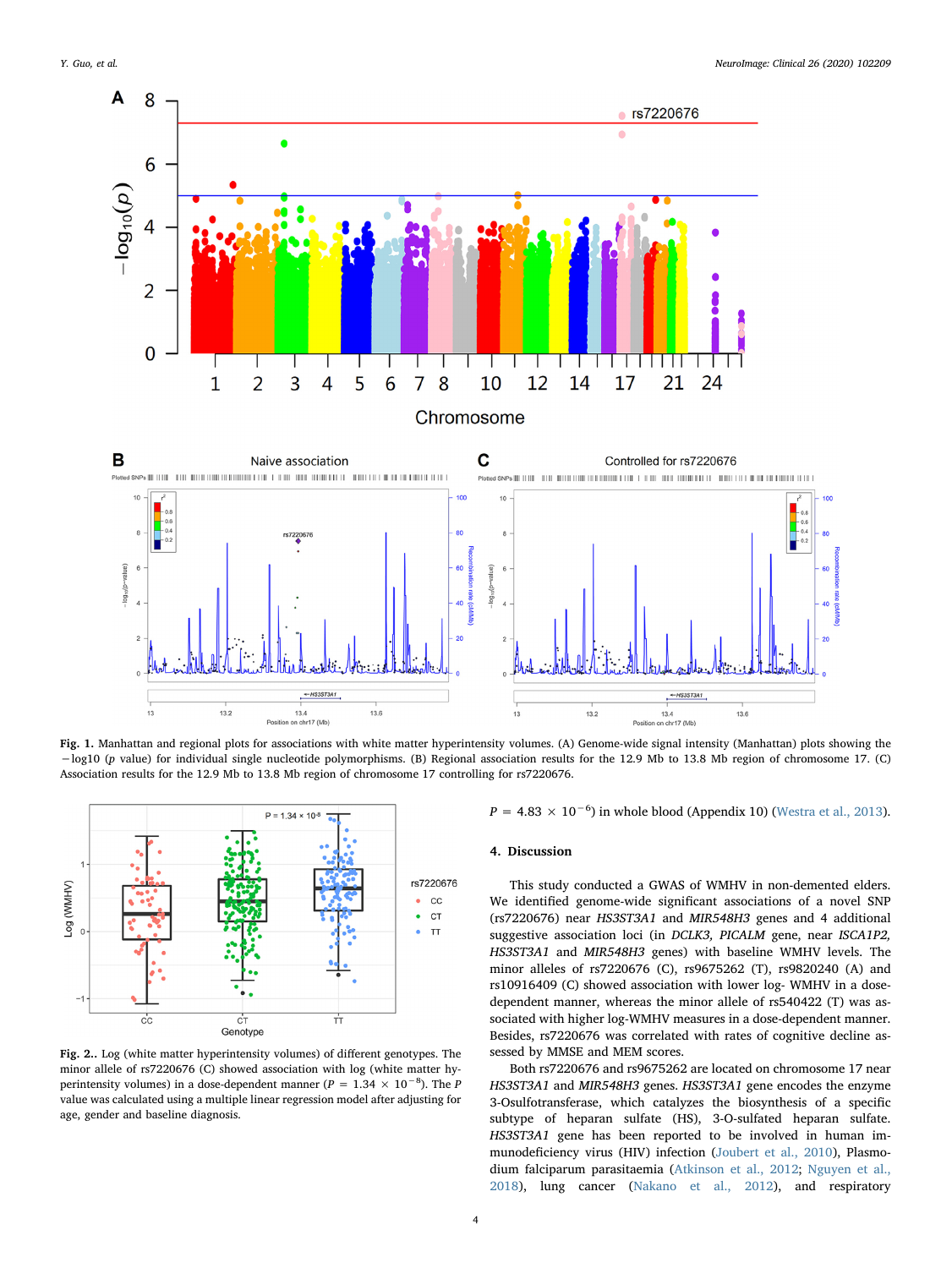<span id="page-4-0"></span>Table 2 Top SNPs associated with WMHV.

| <b>CHR</b> | BP                                     | <b>SNP</b>                          | MAF                                          | Closest Gene                                      | SNP Type                           |                                  |
|------------|----------------------------------------|-------------------------------------|----------------------------------------------|---------------------------------------------------|------------------------------------|----------------------------------|
| 17<br>3    | 13.392.543<br>13,395,795<br>36.796.647 | rs7220676<br>rs9675262<br>rs9820240 | $C = 0.4229$<br>$T = 0.4373$<br>$A = 0.2145$ | HS3ST3A1, MIR548H3<br>HS3ST3A1, MIR548H3<br>DCLK3 | intergenic<br>intergenic<br>intron | 2.96E-08<br>1.15E-07<br>2.23E-07 |
| 11         | 229,156,248<br>85.707.054              | rs10916409<br>rs540422              | $C = 0.4411$<br>$\Gamma = 0.3401$            | ISCA1P2<br>PICALM                                 | intergenic<br>intron               | 4.55E-06<br>9.68E-06             |

Abbreviations: BP, base pair (variant position); CHR, chromosome; MAF, minor allele frequency; SNP, single nucleotide polymorphism; WMHV, white matter hyperintensity volume.

<span id="page-4-1"></span>

Fig. 3.. Associations of rs7220676 with cognitive scores. (A) Rs7220676 was associated with the percentage of decline in Mini-mental State Examination (MMSE) score during 1 year of follow-up ( $P = 0.0479$ ). MMSE score decreased faster in subjects with TT genotypes than those with CC genotypes  $(P = 0.0496)$ . (B) The minor allele of rs7220676 (C) was associated with slower cognitive decline assessed by memory (MEM) score among healthy controls  $(P = 0.0435)$ .

papillomatosis [\(Wang et al., 2008\)](#page-6-15). However, no research has explored the relationships between HS3ST3A1 gene and cognitive disorders. MIR548H3 gene is a member of micro Ribonucleic Acid (microRNA) family, which participates in the post-transcriptional modulation of gene expression in multicellular organisms through influencing the stability and translation of messenger Ribonucleic Acids (mRNAs) ([Nilsen, 2007\)](#page-6-16). Accumulating evidence showed that microRNAs might play an important role in the development of central nervous system and neuropsychiatric diseases ([Mellios and Sur, 2012](#page-5-11); [Kim et al., 2017](#page-5-12)), and the potential associations of MIR548H3 gene with neuroticism ([Kim et al., 2017\)](#page-5-12), epilepsy and mild intellectual disability [\(Baglietto](#page-5-13) [et al., 2014](#page-5-13)) have been discussed in previous studies. At present, the specific mechanisms through which MIR548H3 regulates cognition-related diseases remain poorly understood. There are several fundamental issues that need to be addressed, for example, whether microRNAs are particularly important in specific neurodegenerative diseases and which microRNA targets are linked to the disease, etc. Collectively, there is still a long way to go for research on the mechanism between the novel loci and cognitive function.

There was a suggestive SNP in the PICALM gene. The involvement of this gene in cognitive impairment has been highlighted. As one of the most highly validated AD risk factors, PICALM can be expressed in all

tissues, and it shows prominent expression in neurons, where it is nonselectively distributed in the pre-and postsynaptic structures ([Harold et al., 2009](#page-5-14)). Mutations in PICALM can cause synaptic perturbations, possibly through synaptic vesicle cycling, thus increasing the risk of AD. Alternatively, PICALM may influence AD risk through amyloid precursor protein (APP) trafficking via endocytic pathways, causing changes in amyloid beta (Aβ) levels ([Harold et al., 2009](#page-5-14)). This evidence also got support from the biological aspect. One experiment in yeast, nematodes, and rat cortical neurons confirmed the role of PI-CALM in suppressing the toxicity of soluble Aβ oligomers and linking Aβ to the genetics of AD ([Treusch et al., 2011\)](#page-6-17). Moreover, the impact of PICALM on disproportionate frontal damage, executive dysfunction ([Morgen et al., 2014](#page-5-15)), hippocampal degeneration [\(Yang et al., 2016](#page-6-18)), Pick disease, progressive supranuclear palsy (PSP), corticobasal degeneration (CBD) and frontotemporal lobar degeneration (FTLD) ([Ando et al., 2016\)](#page-5-16) provided further evidence support. However, the regions on chromosome 3 (DCLK3) and 1 (ISCA1P2) associated with WMHV have not been previously shown to have correlations with cognitive disorders. DCLK3 can modulate the expression of many genes participating in transcriptional regulation and nucleosome/chromatin remodeling in a kinase-dependent way. The kinase that DCLK3 expressed is preferentially distributed in neurons of the striatum and dentate gyrus, and DCLK3 may produce neuroprotection against Huntington's disease [\(Galvan et al., 2018\)](#page-5-17). Also, DCLK3 may promote colorectal cancer progression ([Liu et al., 2017](#page-5-18)), and involve in the development of glaucoma [\(Axenovich et al., 2011\)](#page-5-19). But the function of ISCA1P2 has never been investigated. Further studies are especially warranted to explore how DCLK3 and ISCA1P2 genes mediate the progression of cognitive diseases.

Compared with previous articles similar to our topic ([Fornage et al.,](#page-5-20) [2011;](#page-5-20) [Elliott et al., 2018;](#page-5-21) [Verhaaren et al., 2015](#page-6-19); [Shen et al., 2010\)](#page-6-20), this study was conducted in a different population and has found novel loci associated with WMHV in non-demented elders. Although some suggestive SNPs didn't reach the genome-wide significance level, they may have the potential significance in other studies with sample enrichment. When controlling for rs7220676 genotypes, the nearby association signals diminished, which indicated that the associations in nearby loci might be driven by rs7220676. Besides, the associations of rs7220676 genotypes with WMHV were not significant among the population with heart disease or normal BMI, which may be due to the insufficient sample. Given that the relationship between rs7220676 and vascular factors has never been reported, it's difficult to explain the specific mechanisms. After the GWAS scan, we assessed associations of rs7220676 with other cognition-related endophenotypes. Interestingly, the minor allele of rs7220676 (C) was associated with change rate of MEM score in HC population rather than in MCI patients. It could thus reasonably be implied that the modifying effects of rs7220676 might be more evident in subjects with normal cognition. Our research suggested that rs7220676 might be associated with cognitive disease among nondemented elders, and further studies are needed to confirm this.

Some limitations must be acknowledged. Firstly, the sample size for analysis was relatively small especially in subgroup analyses, leading to limited ability to identify variants with small effects. Secondly, only non-Hispanic Caucasians were included to avoid population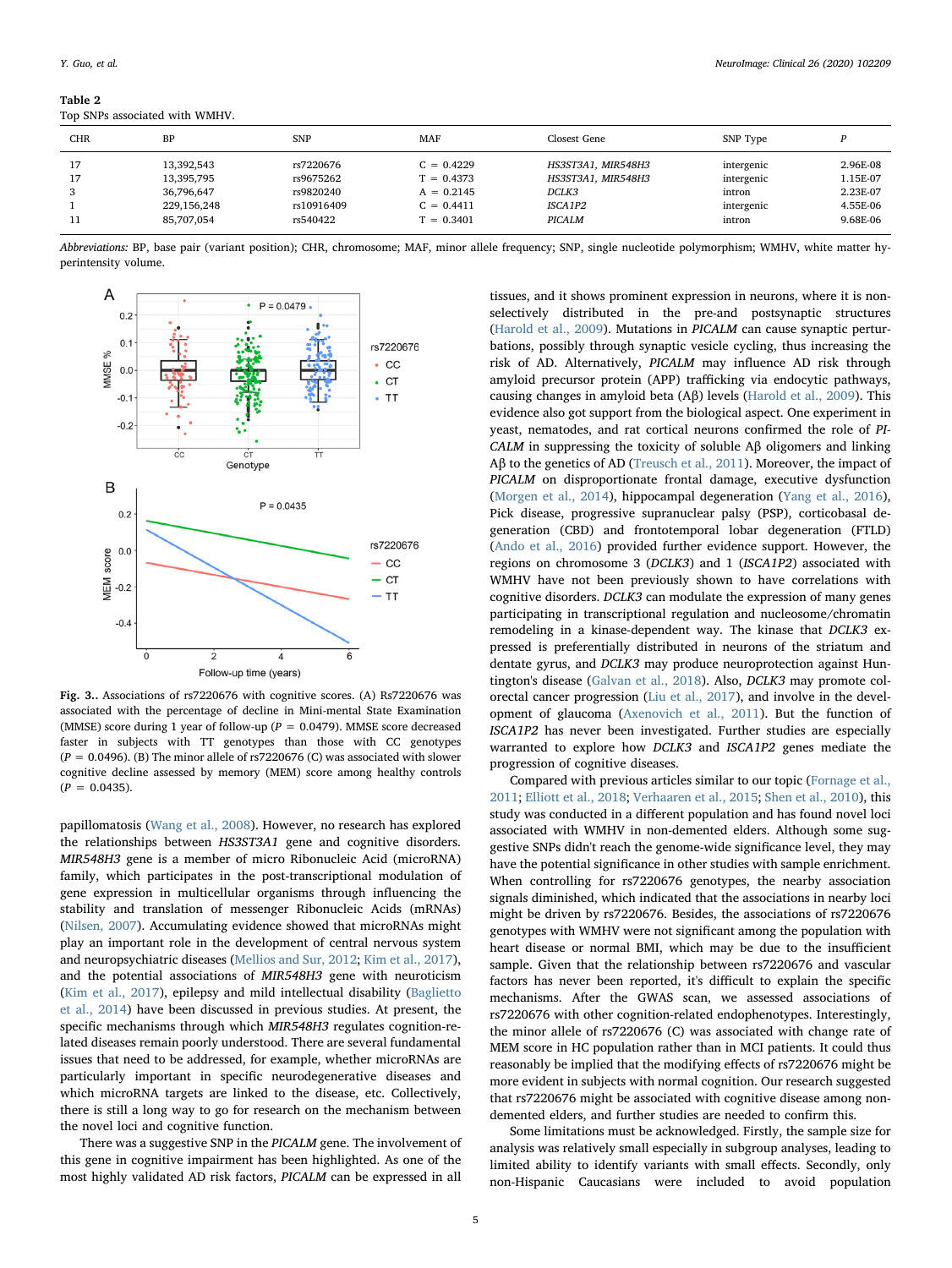stratification across ethnicities, which limited the generalizability of this study. Thirdly, we applied a stringent MAF threshold (MAF  $> 0.20$ ) to improve statistical power. However, this restriction may lead to misses of less common SNPs. Fourthly, in our article, MCI patients included those who remained stable and those who developed into dementia at specific follow-up time, which may lower the specificity of the effect. However, since the conversion of MCI to dementia was complex and time-dependent, it's inappropriate to exclude those progressive MCI patients. The follow-up time was difficult to be defined and the follow-up data was limited. Fifthly, only the MMSE% change during 1 year of follow-up was found to be associated with rs7220676, which may be due to the higher missing rate during a longer follow-up. Replicated and independent studies with sample enrichment are warranted to confirm our findings.

In conclusion, we identified novel genome-wide significant associations of a SNP (rs7220676) near HS3ST3A1 and MIR548H3 genes and 4 additional suggestive association loci (in DCLK3, PICALM genes, near ISCA1P2, HS3ST3A1 and MIR548H3 genes) with baseline WMHV levels. The mechanisms underlying the associations between these novel genetic loci and cognitive disorders are worth exploring. Besides, further validation of these novel genetic associations in large samples and different populations is warranted.

# CRediT authorship contribution statement

Yu Guo: Formal analysis, Investigation, Methodology, Project administration, Resources, Software, Supervision, Validation, Visualization, Writing - original draft, Writing - review & editing. Xue-Ning Shen: Investigation, Methodology, Project administration, Resources, Software, Supervision, Validation, Visualization, Writing original draft, Writing - review & editing. Xiao-He Hou: Formal analysis, Funding acquisition, Investigation, Methodology, Project administration, Resources, Software, Supervision, Validation, Visualization, Writing - original draft, Writing - review & editing. Ya-Nan Ou: Writing - original draft, Writing - review & editing. Yu-Yuan Huang: . Qiang Dong: . Lan Tan: Writing - original draft, Writing - review & editing. Jin-Tai Yu: Conceptualization, Data curation, Formal analysis, Funding acquisition, Investigation, Methodology, Project administration, Resources, Software, Supervision, Validation, Visualization, Writing original draft, Writing - review & editing.

#### Declaration of Competing Interest

The authors declared no potential conflicts of interest with respect to the research, authorship, and/or publication of this article.

#### Acknowledgements

This study was supported by grants from the National Natural Science Foundation of China (91849126, 81571245, and 81771148), the National Key R&D Program of China (2018YFC1314700), Shanghai Municipal Science and Technology Major Project (No. 2018SHZDZX01) and Zhangjiang Lab, Tianqiao and Chrissy Chen Institute, and the State Key Laboratory of Neurobiology and Frontiers Center for Brain Science of Ministry of Education, Fudan University. Data collection and sharing for this project was funded by the Alzheimer's Disease Neuroimaging Initiative (ADNI) (National Institutes of Health Grant U01 AG024904) and DOD ADNI (Department of Defense award number W81XWH-12-2- 0012). ADNI is funded by the National Institute on Aging, the National Institute of Biomedical Imaging and Bioengineering, and through generous contributions from the following: AbbVie, Alzheimer's Association; Alzheimer's Drug Discovery Foundation; Araclon Biotech; BioClinica, Inc.; Biogen; Bristol-Myers Squibb Company; CereSpir, Inc.; Cogstate; Eisai Inc.; Elan Pharmaceuticals, Inc.; Eli Lilly and Company; EuroImmun; F. Hoffmann-La Roche Ltd and its affiliated company Genentech, Inc.; Fujirebio; GE Healthcare; IXICO Ltd.; Janssen

Alzheimer Immunotherapy Research & Development, LLC.; Johnson & Johnson Pharmaceutical Research & Development LLC.; Lumosity; Lundbeck; Merck & Co., Inc.; Meso Scale Diagnostics, LLC.; NeuroRx Research; Neurotrack Technologies; Novartis Pharmaceuticals Corporation; Pfizer Inc.; Piramal Imaging; Servier; Takeda Pharmaceutical Company; and Transition Therapeutics. The Canadian Institutes of Health Research is providing funds to support ADNI clinical sites in Canada. Private sector contributions are facilitated by the Foundation for the National Institutes of Health ([www.fnih.org\)](http://www.fnih.org). The grantee organization is the Northern California Institute for Research and Education, and the study is coordinated by the Alzheimer's Therapeutic Research Institute at the University of Southern California. ADNI data are disseminated by the Laboratory for Neuro Imaging at the University of Southern California.

# Supplementary materials

Supplementary material associated with this article can be found, in the online version, at doi:[10.1016/j.nicl.2020.102209.](https://doi.org/10.1016/j.nicl.2020.102209)

#### References

- <span id="page-5-16"></span>[Ando, K., Tomimura, K., Sazdovitch, V., et al., 2016. Level of PICALM, a key component](http://refhub.elsevier.com/S2213-1582(20)30046-2/sbref0001) [of clathrin-mediated endocytosis, is correlated with levels of phosphotau and au](http://refhub.elsevier.com/S2213-1582(20)30046-2/sbref0001)[tophagy-related proteins and is associated with tau inclusions in AD, PSP and Pick](http://refhub.elsevier.com/S2213-1582(20)30046-2/sbref0001) [disease. Neurobiol. Dis. 94, 32](http://refhub.elsevier.com/S2213-1582(20)30046-2/sbref0001)–43.
- <span id="page-5-10"></span>[Atkinson, A., Garnier, S., Afridi, S., Fumoux, F., Rihet, P., 2012. Genetic variations in](http://refhub.elsevier.com/S2213-1582(20)30046-2/sbref0002) [genes involved in heparan sulphate biosynthesis are associated with Plasmodium](http://refhub.elsevier.com/S2213-1582(20)30046-2/sbref0002) [falciparum parasitaemia: a familial study in Burkina Faso. Malar. J. 11, 108.](http://refhub.elsevier.com/S2213-1582(20)30046-2/sbref0002)
- <span id="page-5-19"></span>[Axenovich, T., Zorkoltseva, I., Belonogova, N., et al., 2011. Linkage and association](http://refhub.elsevier.com/S2213-1582(20)30046-2/sbref0003) [analyses of glaucoma related traits in a large pedigree from a Dutch genetically](http://refhub.elsevier.com/S2213-1582(20)30046-2/sbref0003) [isolated population. J. Med. Genet. 48, 802](http://refhub.elsevier.com/S2213-1582(20)30046-2/sbref0003)–809.
- <span id="page-5-13"></span>[Baglietto, M.G., Caridi, G., Gimelli, G., et al., 2014. RORB gene and 9q21.13 micro](http://refhub.elsevier.com/S2213-1582(20)30046-2/sbref0004)[deletion: report on a patient with epilepsy and mild intellectual disability. Eur. J.](http://refhub.elsevier.com/S2213-1582(20)30046-2/sbref0004) [Med. Genet. 57, 44](http://refhub.elsevier.com/S2213-1582(20)30046-2/sbref0004)–46.
- <span id="page-5-3"></span>[Barnes, J., Carmichael, O.T., Leung, K.K., et al., 2013. Vascular and Alzheimer](http://refhub.elsevier.com/S2213-1582(20)30046-2/sbref0005)'s disease [markers independently predict brain atrophy rate in Alzheimer](http://refhub.elsevier.com/S2213-1582(20)30046-2/sbref0005)'s Disease [Neuroimaging Initiative controls. Neurobiol. Aging 34, 1996](http://refhub.elsevier.com/S2213-1582(20)30046-2/sbref0005)–2002.
- <span id="page-5-8"></span>[Chang, C.C., Chow, C.C., Tellier, L.C., Vattikuti, S., Purcell, S.M., Lee, J.J., 2015. Second](http://refhub.elsevier.com/S2213-1582(20)30046-2/sbref0006)[generation PLINK: rising to the challenge of larger and richer datasets. Gigascience](http://refhub.elsevier.com/S2213-1582(20)30046-2/sbref0006) [4, 7.](http://refhub.elsevier.com/S2213-1582(20)30046-2/sbref0006)
- <span id="page-5-6"></span>[Chen, Y.W., Gurol, M.E., Rosand, J., et al., 2006. Progression of white matter lesions and](http://refhub.elsevier.com/S2213-1582(20)30046-2/sbref0007) [hemorrhages in cerebral amyloid angiopathy. Neurology 67, 83](http://refhub.elsevier.com/S2213-1582(20)30046-2/sbref0007)–87.
- <span id="page-5-5"></span>[Cordonnier, C., van der Flier, W.M., 2011. Brain microbleeds and Alzheimer](http://refhub.elsevier.com/S2213-1582(20)30046-2/sbref0008)'s disease: [innocent observation or key player? Brain 134, 335](http://refhub.elsevier.com/S2213-1582(20)30046-2/sbref0008)–344.
- <span id="page-5-0"></span>[DeCarli, C., Miller, B.L., Swan, G.E., Reed, T., Wolf, P.A., Carmelli, D., 2001.](http://refhub.elsevier.com/S2213-1582(20)30046-2/sbref0009) [Cerebrovascular and brain morphologic correlates of mild cognitive impairment in](http://refhub.elsevier.com/S2213-1582(20)30046-2/sbref0009) [the National Heart, Lung, and Blood Institute Twin Study. Arch. Neurol. 58, 643](http://refhub.elsevier.com/S2213-1582(20)30046-2/sbref0009)–647.
- <span id="page-5-7"></span>Duncan, G.W., Firbank, M.J., O'[Brien, J.T., Burn, D.J., 2013. Magnetic resonance ima](http://refhub.elsevier.com/S2213-1582(20)30046-2/sbref0010)[ging: a biomarker for cognitive impairment in Parkinson](http://refhub.elsevier.com/S2213-1582(20)30046-2/sbref0010)'s disease? Mov. Disord. 28, 425–[438](http://refhub.elsevier.com/S2213-1582(20)30046-2/sbref0010).
- <span id="page-5-2"></span>[Elias, M.F., Sullivan, L.M., D'Agostino, R.B., et al., 2004. Framingham stroke risk pro](http://refhub.elsevier.com/S2213-1582(20)30046-2/sbref0011)file [and lowered cognitive performance. Stroke 35, 404](http://refhub.elsevier.com/S2213-1582(20)30046-2/sbref0011)–409.
- <span id="page-5-21"></span>[Elliott, L.T., Sharp, K., Alfaro-Almagro, F., et al., 2018. Genome-wide association studies](http://refhub.elsevier.com/S2213-1582(20)30046-2/sbref0012) [of brain imaging phenotypes in UK Biobank. Nature 562, 210](http://refhub.elsevier.com/S2213-1582(20)30046-2/sbref0012)–216.
- <span id="page-5-20"></span>[Fornage, M., Debette, S., Bis, J.C., et al., 2011. Genome-wide association studies of cer](http://refhub.elsevier.com/S2213-1582(20)30046-2/sbref0013)[ebral white matter lesion burden: the CHARGE consortium. Ann. Neurol. 69,](http://refhub.elsevier.com/S2213-1582(20)30046-2/sbref0013) 928–[939](http://refhub.elsevier.com/S2213-1582(20)30046-2/sbref0013).
- <span id="page-5-17"></span>[Galvan, L., Francelle, L., Gaillard, M.C., et al., 2018. The striatal kinase DCLK3 produces](http://refhub.elsevier.com/S2213-1582(20)30046-2/sbref0014) [neuroprotection against mutant huntingtin. Brain 141, 1434](http://refhub.elsevier.com/S2213-1582(20)30046-2/sbref0014)–1454.
- <span id="page-5-14"></span>[Harold, D., Abraham, R., Hollingworth, P., et al., 2009. Genome-wide association study](http://refhub.elsevier.com/S2213-1582(20)30046-2/sbref0015) identifi[es variants at CLU and PICALM associated with Alzheimer](http://refhub.elsevier.com/S2213-1582(20)30046-2/sbref0015)'s disease. Nat. [Genet. 41, 1088](http://refhub.elsevier.com/S2213-1582(20)30046-2/sbref0015)–1093.
- <span id="page-5-9"></span>[Joubert, B.R., Lange, E.M., Franceschini, N., et al., 2010. A whole genome association](http://refhub.elsevier.com/S2213-1582(20)30046-2/sbref0016) [study of mother-to-child transmission of HIV in Malawi. Genome Med. 2, 17](http://refhub.elsevier.com/S2213-1582(20)30046-2/sbref0016). [Kim, S.E., Kim, H.N., Yun, Y.J., et al., 2017. Meta-analysis of genome-wide SNP- and](http://refhub.elsevier.com/S2213-1582(20)30046-2/sbref0017)
- <span id="page-5-12"></span>[pathway-based associations for facets of neuroticism. J. Hum. Genet. 62, 903](http://refhub.elsevier.com/S2213-1582(20)30046-2/sbref0017)–909.
- <span id="page-5-18"></span>Liu, [N.Q., Ter Huurne, M., Nguyen, L.N., et al., 2017. The non-coding variant rs1800734](http://refhub.elsevier.com/S2213-1582(20)30046-2/sbref0018) [enhances DCLK3 expression through long-range interaction and promotes colorectal](http://refhub.elsevier.com/S2213-1582(20)30046-2/sbref0018) [cancer progression. Nat. Commun. 8, 14418](http://refhub.elsevier.com/S2213-1582(20)30046-2/sbref0018).
- <span id="page-5-1"></span>[Lopez, O.L., Jagust, W.J., Dulberg, C., et al., 2003. Risk factors for mild cognitive im](http://refhub.elsevier.com/S2213-1582(20)30046-2/sbref0019)[pairment in the Cardiovascular Health Study Cognition Study: part 2. Arch. Neurol.](http://refhub.elsevier.com/S2213-1582(20)30046-2/sbref0019) [60, 1394](http://refhub.elsevier.com/S2213-1582(20)30046-2/sbref0019)–1399.
- <span id="page-5-4"></span>[Luchsinger, J.A., Brickman, A.M., Reitz, C., et al., 2009. Subclinical cerebrovascular](http://refhub.elsevier.com/S2213-1582(20)30046-2/sbref0020) [disease in mild cognitive impairment. Neurology 73, 450](http://refhub.elsevier.com/S2213-1582(20)30046-2/sbref0020)–456.
- <span id="page-5-11"></span>[Mellios, N., Sur, M., 2012. The emerging role of microRNAs in schizophrenia and autism](http://refhub.elsevier.com/S2213-1582(20)30046-2/sbref0021) [spectrum disorders. Front. Psychiatry 3, 39.](http://refhub.elsevier.com/S2213-1582(20)30046-2/sbref0021)
- <span id="page-5-15"></span>[Morgen, K., Ramirez, A., Frolich, L., et al., 2014. Genetic interaction of PICALM and](http://refhub.elsevier.com/S2213-1582(20)30046-2/sbref0022) [APOE is associated with brain atrophy and cognitive impairment in Alzheimer](http://refhub.elsevier.com/S2213-1582(20)30046-2/sbref0022)'s